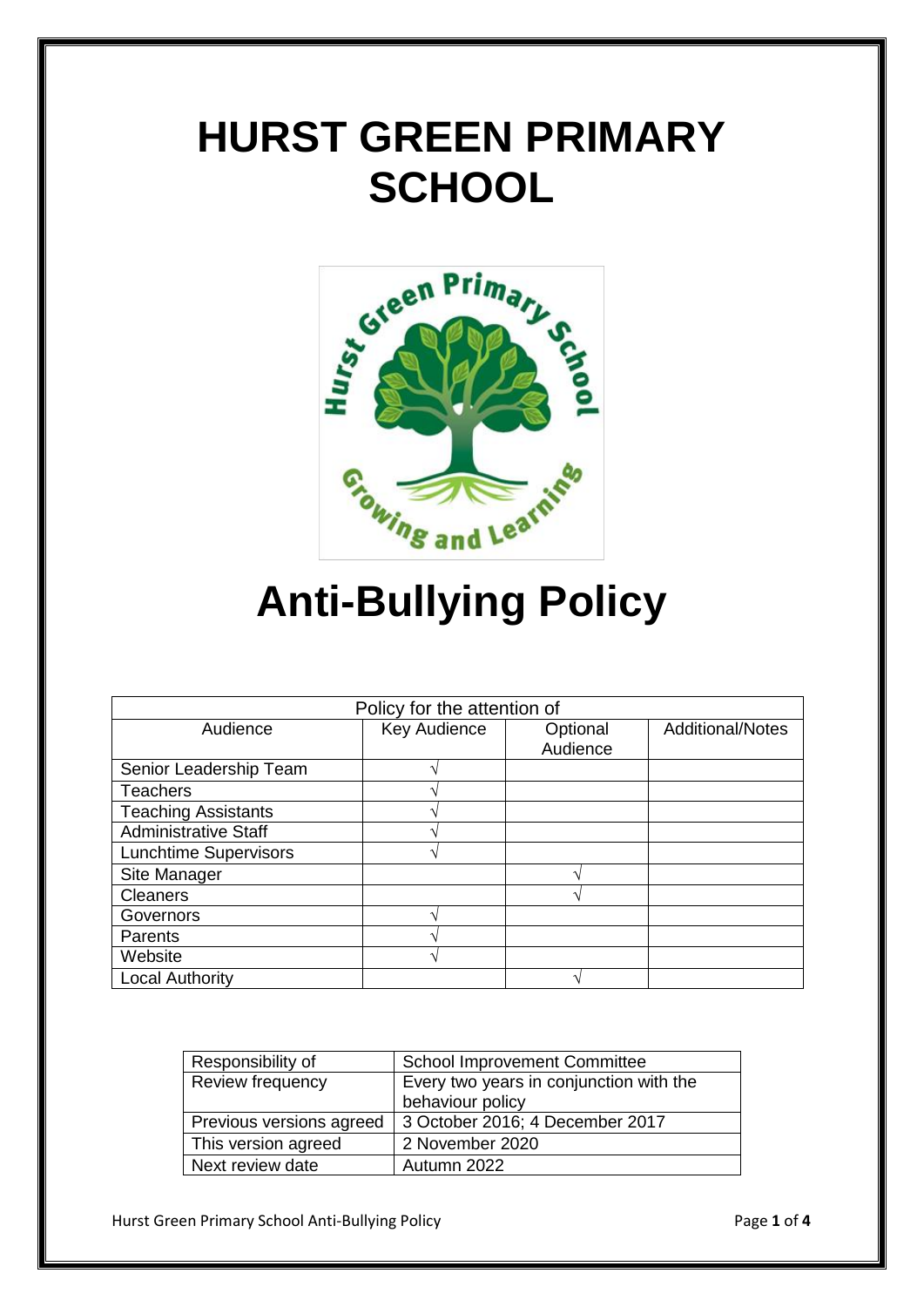## **Hurst Green Primary School Anti Bullying Policy**

Hurst Green is committed to providing a caring environment for the whole school community and creating a positive ethos in which all children can learn. Bullying is an anti-social behaviour which will not be tolerated.

This policy has been written in line with Rights Respecting Schools and the following articles are considered to be the most relevant.

### **Article 29**

Education should encourage children to respects others, human rights and their own and other cultures. It should help them to learn to live peacefully and respect other people.

### **Article 3**

All organisations concerned with children should work towards what is best for each child.

### **Article 14**

Children have the right to think and believe what they want, as long as they are not stopping other people from enjoying their rights.

#### **Definition:**

Bullying is defined as deliberate, hurtful behaviour, repeated over a period of time. We recognise behaviour as bullying when there is reasonable cause to suspect that a child is, or has been, hurt by an individual or group whether physically or emotionally. This behaviour is undertaken with intent, and has happened on more than one occasion.

### **Bullying:**

Bullying presents itself in many different forms including cyber bullying, prejudice based bullying related to special educational need, sex, race, religion, belief, disability and sexual orientation.

**Verbal-**when someone is called names, threatened or made to feel uncomfortable.

**Physical-** when someone is hit, punched, pushed or has their personal items stolen or any other kind of physical aggressive contact.

**Social -** when someone is left out of games, deliberately ignored, has unkind things spread about them and is made to feel like an outsider.

**Emotional-** when someone is intimidated through teasing and shouting which affects their mental wellbeing.

**Cyber-** is the use of technology including the internet, e-mail, chat rooms, social networking sites and mobile text messaging to cause intentional hurt or upset.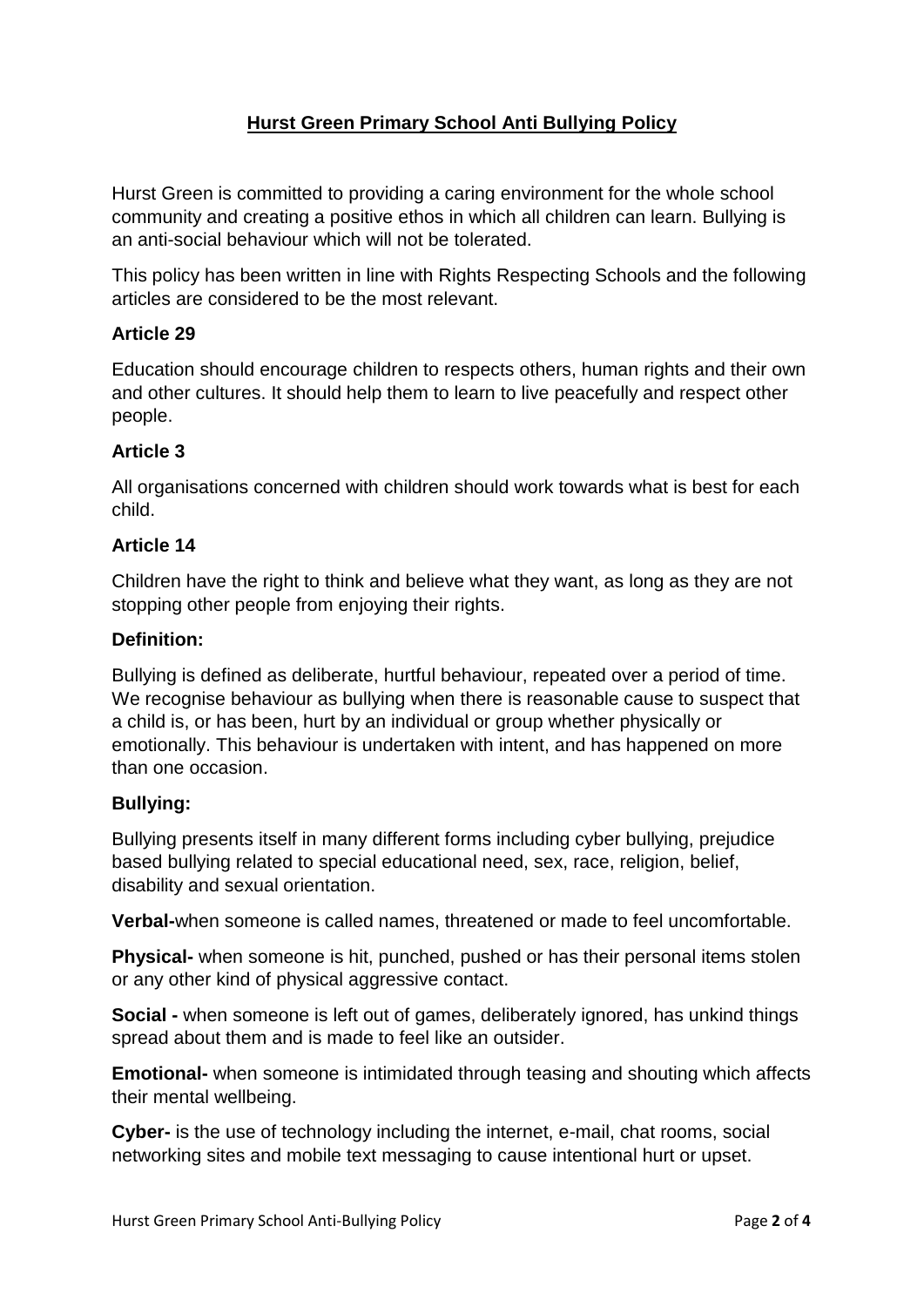Bullying may be brought to the attention of any member of staff by the victim(s), their friend(s), their parents or other interested people.

Within the curriculum the school will raise the awareness of the nature of bullying by including the subject in PSHE lessons, assemblies and Rights Respecting work. In addition the theme will be used to support general curriculum, group and 1-1 support where appropriate.

Hurst Green carries out surveys with pupils annually to gain their views on bullying and safety matters. This information is fed directly into the school improvement plan to help shape the schools pastoral work.

### **Bullying directed towards race, gender, sexual orientation or disability:**

We will not tolerate bullying against anyone because of his or her race, gender, sexual orientation or disability. Stereotypical views are challenged and children learn to appreciate and view positively differences in others, whether arising from race, gender or disability.

Racial incidents are reported to the Governing Body and LA as required.

### **Special Educational Needs or Disabilities:**

The school acknowledges its legal duties under the Equality Act 2010 in regard to safeguarding children with SEN.

### **What school will do when dealing with incidents of bullying:**

- Treat each case with understanding, listening to the child's concerns
- Reassure the child/children that they have made the right choice in telling someone about the situation and that action will be taken.
- Establish whether it fits into the school's definition of bullying or is it an isolated case.
- If a child is being bullied, talk to them about the incidents that are making them unhappy and record information, including the names of any other children mentioned.
- Investigate the allegation and make it clear to the bully that this behaviour will not be tolerated, reporting details to the class teacher/ Senior leaders.
- Keep detailed records.
- Teaching staff, lunchtime staff, learning mentor and if appropriate Anti bullying ambassadors will support the victim in a 1-1 situation to restore self-esteem and confidence and help them develop coping strategies.
- Inform the child and parents of the action taken.
- The child/children displaying bullying behaviour will be supported by:
- Being given the opportunity to discuss what has happened and why they have become involved in a bullying situation.